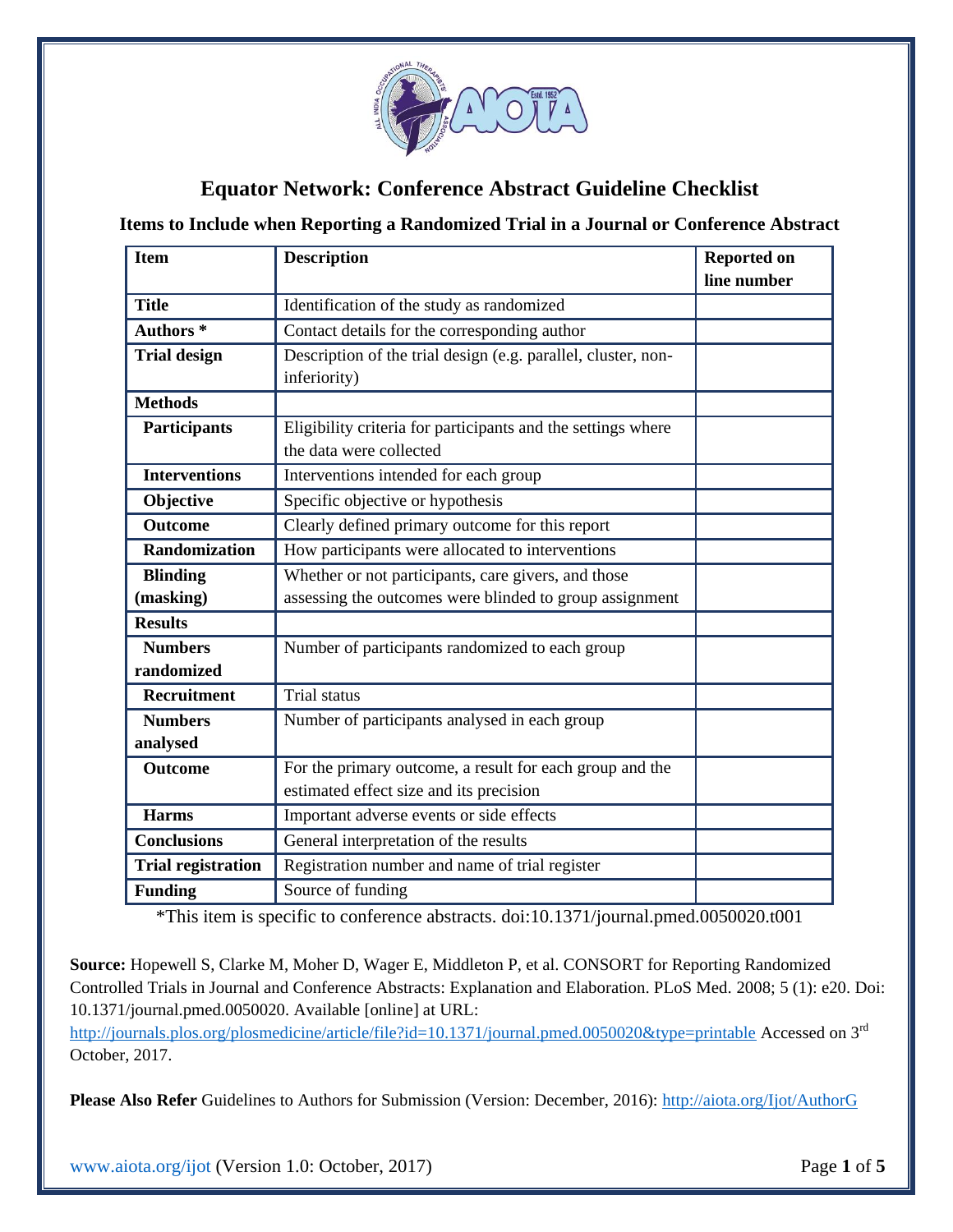## **Please Note the Instructions:**

1. Include only 1 or 2 key references (references should strictly follow the citation method as given in the recent IJOT guidelines and in above examples)

2. No illustrations (tables/graphs/figures) are needed for OTICON abstract submissions

3. Formatting: In MS Office Word Format (2010-2013 or higher version in .doc or .docx format only) **(Please the Figure Below)**

- Font style: Times New Roman
- Font size: 12
- Line spacing: Double
- Alignment: Justified

| Indents and Spacing                                         |                        | Line and Page Breaks |   |                                                                                                                                                                                                                                                                                                                                                                                         |   |     |        |
|-------------------------------------------------------------|------------------------|----------------------|---|-----------------------------------------------------------------------------------------------------------------------------------------------------------------------------------------------------------------------------------------------------------------------------------------------------------------------------------------------------------------------------------------|---|-----|--------|
| General                                                     |                        |                      |   |                                                                                                                                                                                                                                                                                                                                                                                         |   |     |        |
| Alignment:                                                  | Justified<br>Body Text |                      | v |                                                                                                                                                                                                                                                                                                                                                                                         |   |     |        |
| Outline level:                                              |                        |                      | v | Collapsed by default                                                                                                                                                                                                                                                                                                                                                                    |   |     |        |
| Indentation                                                 |                        |                      |   |                                                                                                                                                                                                                                                                                                                                                                                         |   |     |        |
| Left:                                                       | 0"                     | ۰<br>٠               |   | Special:                                                                                                                                                                                                                                                                                                                                                                                |   | By: |        |
| Right:                                                      | $0+$                   | $\div$               |   | (none)                                                                                                                                                                                                                                                                                                                                                                                  | v |     | $\div$ |
| Mirror indents                                              |                        |                      |   |                                                                                                                                                                                                                                                                                                                                                                                         |   |     |        |
| Spacing<br>Before:                                          | 0 pt                   |                      |   | Line spacing:                                                                                                                                                                                                                                                                                                                                                                           |   | At: |        |
| After:                                                      | 0 pt                   | $\div$               |   | <b>Double</b>                                                                                                                                                                                                                                                                                                                                                                           |   |     | $\div$ |
| Preview                                                     |                        |                      |   | Don't add space between paragraphs of the same style                                                                                                                                                                                                                                                                                                                                    |   |     |        |
| Sample Text Sample Text Sample Text Sample Text Sample Text |                        |                      |   | Pervisus Pangngh Pervisus Pangngh Pervisus Pangngh Pervisus Pangngh Pervisus Pangngh<br>Province Pamgrayh Province Pamgrayh Province Pamgrayh Province Pamgrayh Province Pamgrayh<br>Sample Text Sample Text Sample Text Sample Text Sample Text Sample Text Sample Text Sample Text<br>Sample Text Sample Text Sample Text Sample Text Sample Text Sample Text Sample Text Sample Text |   |     |        |

- Title and Abstract Headings: **Bold** and **C**apitalize **E**ach **W**ord style (e.g.) **K**ey **W**ords
- Use Colon (:) after the Headings
- Please run a grammar and spelling check before submission (Language: American (US) English)

[www.aiota.org/ijot](http://www.aiota.org/ijot) (Version 1.0: October, 2017) Page **2** of **5**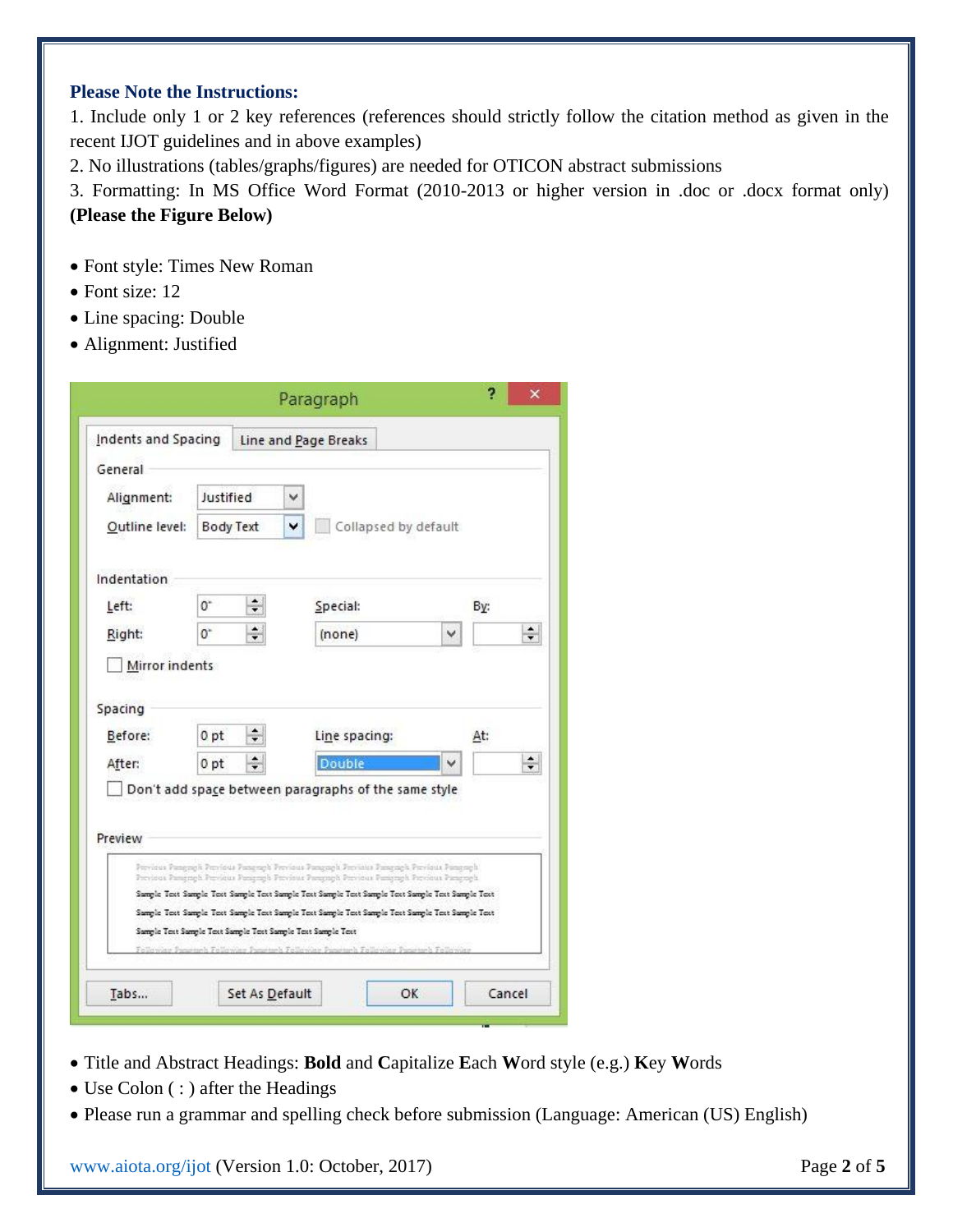## **Hypothetical Sample Abstract for OTICON (AIOTA, IJOT)**

**Title: Efficacy of Virtual Training as an Adjunct to Conventional Occupational Therapy Program in Adults with Complex Regional Pain Syndrome: A Randomized Controlled Study**

Authors: Solanki PV<sup>1</sup>, Srivastava AK<sup>2</sup>, Oberai S<sup>3</sup>, Lakshmanan S<sup>4</sup>, Sunny J<sup>5</sup>

**Affiliations: <sup>1</sup>**Consultant Occupational Therapist, NM Medical; Ex-Assistant Professor, Seth G. S. Medical

College & KEM Hospital, and Associate Editor, IJOT, Malad, Mumbai, Maharashtra, India

**<sup>2</sup>**Director & Consultant Occupational Therapist, Rehabcare, and Editor-in-Chief, IJOT, Lucknow, Uttar Pradesh, India

**<sup>3</sup>**Director & Occupational Therapist, Comprehensive Therapy Centre; Ex-Dean, Pad. Dr. D. Y. Patil College of Occupational Therapy, and Editor, IJOT, Navi Mumbai, Maharashtra, India;

**<sup>4</sup>**Occupational Therapist, NIMHANS, and Assistant Editor (Promotion), IJOT, Bengaluru, Karnataka, India **<sup>5</sup>**Director, Prayatna Occupational Therapy Centre, and Website Convener, IJOT, Kochi, Ernakulam, Tamil Nadu, India

**Corresponding Author's Contact: Postal Address:** NM Medical, Sej Plaza, Marve Road, Off. S. V. Road, Malad West, Mumbai-400064**,** Maharashtra, India **(Either Official or Residential Address)**

**Mobile No.:** +91-9820621352; **Email:** [orthorehab.punita@gmail.com](mailto:orthorehab.punita@gmail.com)

**Background:** Complex Regional Pain Syndrome (CRPS) is a chronic pain condition which commonly occurs after trauma to an upper limb. Recent evidence suggests that body perception disturbance (BPD) is becoming an increasingly recognized feature of CRPS with a reported prevalence ranging from 54.4% to 84%. The literature suggests emerging therapeutic approaches that target central mechanisms for the resolution of BPD. Virtual training is one of the methods of treatment which is less explored in this condition.

**Objectives:** To ascertain the efficacy of virtual training program as an adjunct to conventional occupational therapy in adults with post traumatic type I complex regional pain syndrome in upper limb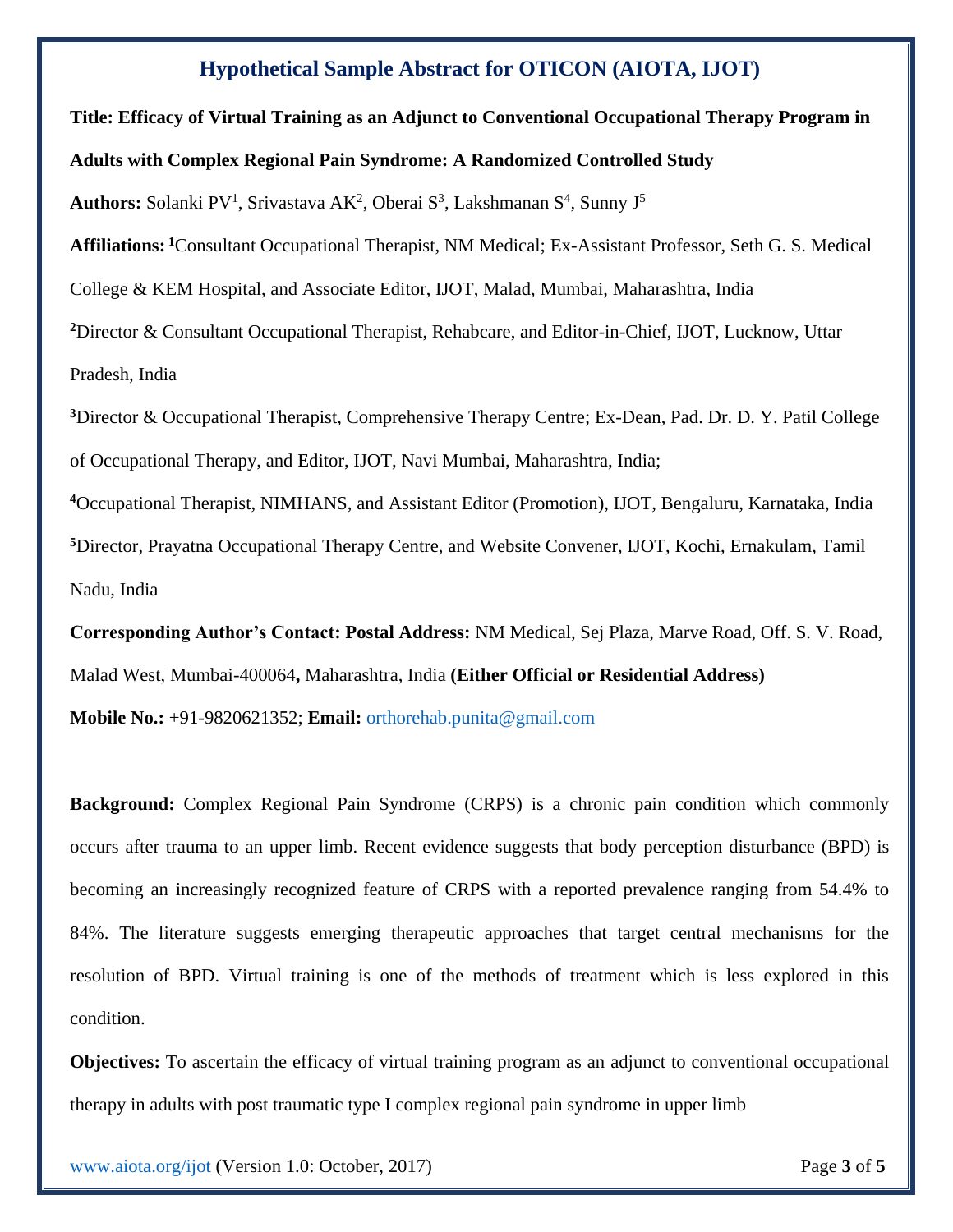**Study Design:** Randomized double-blinded treatment controlled study

**Methods:** Thirty adult (both males and females, aged 25 to 55 years) patients diagnosed with type I complex regional pain syndrome (CRPS) in post-traumatic upper limb conditions, were randomly assigned either to experimental group (virtual training and conventional occupational therapy) or to control group (conventional occupational therapy) after screening on their first visit to an outpatient department. The patients were assessed prior to therapy and at weekly intervals for a period of four months. Patients in experimental group received virtual training four days a week along with conventional therapy for six days a week with each therapy session lasting for one hour, whereas patients in control group received only conventional therapy for six days a week with each therapy session lasting for forty-five minutes. The outcome measures utilized were: quadruple visual analog scale (VAS) for pain intensity, and the Bath CRPS Body Perception Disturbance Scale for BPD. The patients and the treating therapists were blinded to treatment group assignment, which was assigned by sealed envelope.

**Results:** Number of patients randomized and analyzed in experimental group were N=14 and control group were N=16. No difference between the groups was found for pain intensity  $(P=0.34, 95\%$ CI: -1.16 to 3.32), however, the treatment group showed significantly more improvement in BPD after the virtual training program than the control group. The difference in the Bath CRPS Body Perception Disturbance Scale for BPD between the two groups was significant (*P*<0.03, 95%CI: 44.50 to 55.32). Virtual training program is safe if appropriate eligibility criteria is followed.

**Conclusions:** Virtual training program is efficacious as an adjunct to conventional occupational therapy in post-traumatic type I CRPS, especially for improving body perception disturbance.

**Key Words:** Body Perception Disturbance, Occupational Therapy, Pain, Type I Complex Regional Pain Syndrome, Virtual Training

**Trial Registration:** Not applicable

**Funding:** Study was funded by ABC company

[www.aiota.org/ijot](http://www.aiota.org/ijot) (Version 1.0: October, 2017) Page **4** of **5**